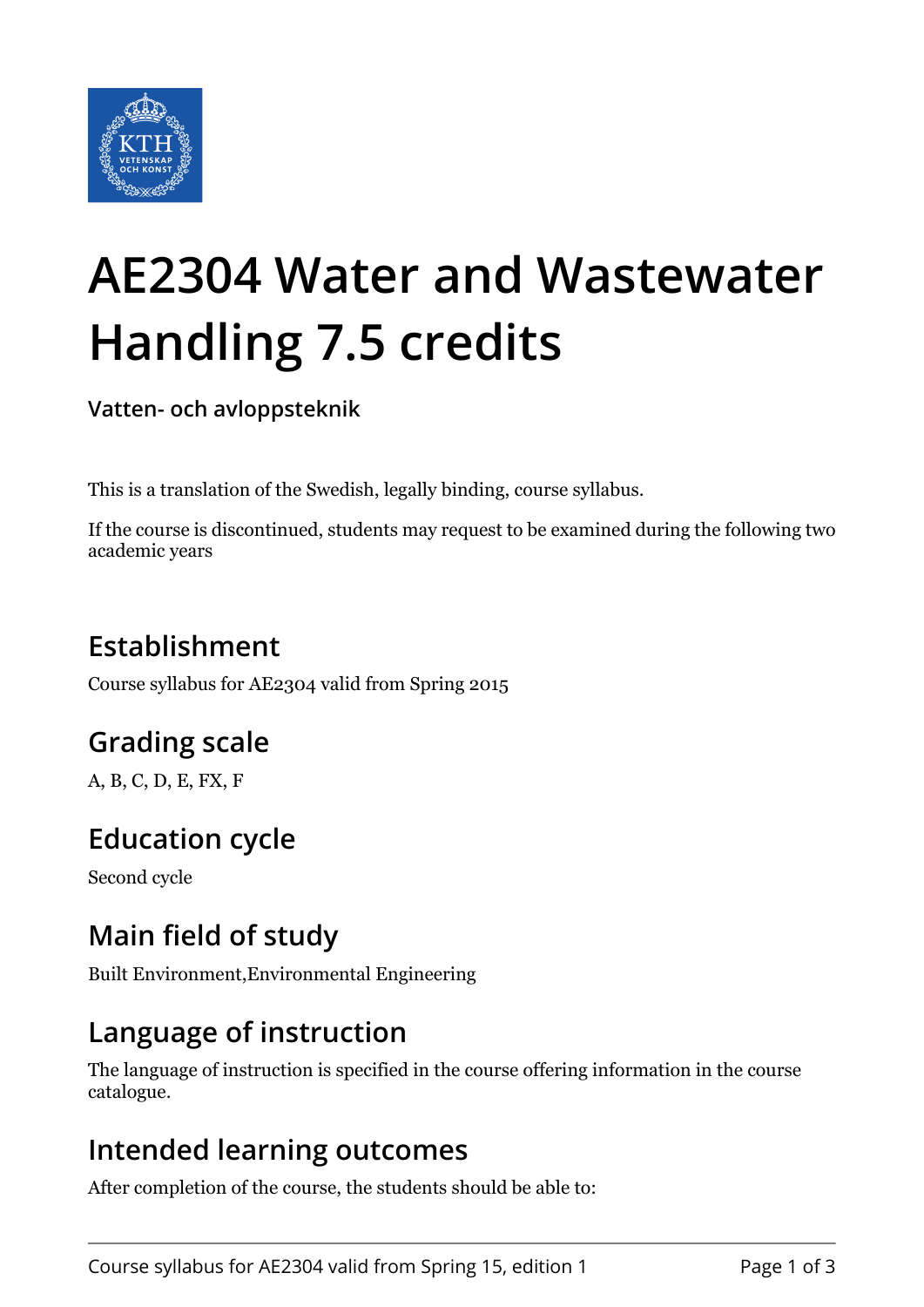- explain water and material flow in society, need for sustainable development, recycling and reuse.

- analyse problems connected to water scarcity, water quality and health, based on historical perspectives and trends.

- describe requirements and formulate goals of water and wastewater handling, and distribution systems.

- apply their knowledge in treatment methods to choose an appropriate technology for water and wastewater handling as a part of urban infrastructure.

- implement their knowledge in hydraulics, chemistry, and/or microbiology in water and wastewater handling and distribution.

- understand and discuss management of water and wastewater handling and distrubution systems based on experiences and trends from urban areas in different countries.

#### **Course contents**

The course describes different systems for handling and distribution of water and wastewater, and criteria for evaluation. Principles and fundamentals of biological, chemical and separation methods. A multi-discriplinary approach is used in evaluation of systems. Study visits at plants for wastewater treatment and water treatment are included.

## **Specific prerequisites**

Bachelor's degree in the field of civil engineering, environmental engineering, or another subject with clear relevance to the course, of at least 180 higher education credits, which includes the following: General Chemistry and/or Environmental Soil Chemistry, 7.5 higher education credits; Environmental Chemistry and Risk Assessment (course AE2801), 7.5 higher education credits, or equivalent courses. Proficiency in English (English B or equivalent).

#### **Course literature**

Hultman, B. et al. 2000. Water use and management. L.C. Lundin (Editor), The Baltic University Programme - Uppsala University (utvalda delar)

Strypka et al. Municipal solid waste and sludge handling - Sustainability and trends.(kompendium finns som nedladdningsbar pdf)

Levlin, E. Water and waste pipes (kompendium finns som nedladdningsbar pdf)

Ytterligare kursmaterial delas ut på föreläsningar.

#### **Examination**